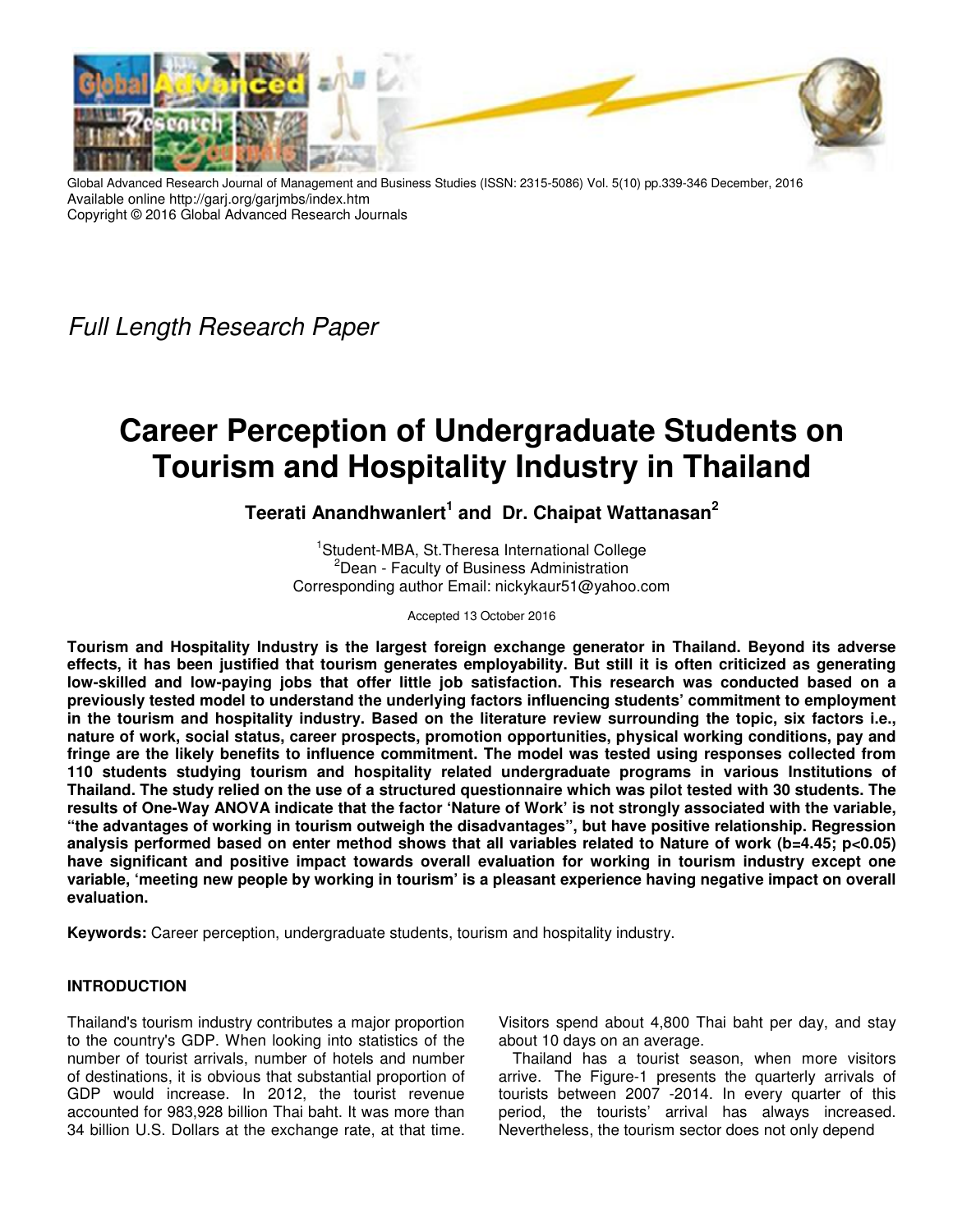on foreign visitors, but also the domestic tourists. The number of domestic tourists is more than the number of foreign tourists. However, the local tourists do spend much less per day and their trips are shorter, on average two days and a half.

Tourism is a rapidly growing industry and a major source of employment. A principal argument made for encouraging the development of tourism is that it produces a considerable number of jobs, both directly in the sectors, in which, tourist expenditure occurs and more widely via inter-industry linkages. The growth of tourism and related employment is seen as part of the broad shift from manufacturing to a service economy in many developed and developing countries, around the world. However, even though development of tourism industry creates new employment opportunities, it is often criticized as generating low-skilled and low-paying jobs that offer little job satisfaction. Consequently, the tourism industry has a reputation for high staff turnover and a waste of trained personnel. The Quality of Hotel and Tourism Industry depends on the quality of manpower involved and with Tourism being the largest in Thailand the demand for manpower is expected to increase in the coming years. If today's students are going to become the practitioners of tomorrow, it is fundamental to understand their perception towards their employment with the Industry. This research paper focuses on undergraduate level students with Hotel and Tourism as major in Thailand, and analyzes their perception towards the Industry.

# **Statement of Problem**

The Growth of Hotel and Tourism Industry to a large extent depends on the employment of well educated, motivated and committed people. It is important to provide qualified tourism students with a positive attitude towards work in the hotel and tourism industry. According to Blomme (2006), many students who embark on a tourism and hospitality education trek do not join the trade, upon graduation. It is generally taken that students who enroll in a hospitality course will pursue a career in the tourism and hospitality industry immediately after graduation. This research looks at the perceptions and attitudes of students who are joining the Hotel and Tourism trade after graduating in Thailand. It seeks to understand the causes and factors that are attracting or repelling students from joining the industry. As future employees and managers of the industry (Kusluvan & Kusluvan 2000), the students' understanding and perception of career in tourism and hospitality in Thailand and beyond need to enhance. Undoubtedly, the continued prosperity of tourism depends to a large extent, on the employment of well educated, motivated and committed people, who are satisfied with their jobs, it is

important to provide qualified tourism students with a positive attitude towards work in the tourism industry.

#### **Review of Literature**

Early researchers have examined management within the hospitality industry for many reasons, including: examining job satisfaction of general managers (Frye & Mount, 2007), determining factors on a resume that may lead to being contacted for an interview (Countryman & Horton, 2006), and determining the causes of management turnover and what could be done to increase retention (Stalcup & Pearson, 2001; Walsh & Taylor, 2007). In addition, research has been done examining graduates from specific institutions (Walsh & Taylor, 2007) as well as perceptions of current students and what they expect when they graduate (Richardson, 2009). Blomme, Van Rheede, and Tromp (2009) found differences between pre- and post-entry expectations of hospitality management graduates in the hospitality industry. However, no past research has examined differences in hospitality graduates with respect to experiences, importance, and turnover in the hospitality industry. Researchers have found many hospitality graduates either never entered the industry, or left the industry with no intent to return (Blomme et al., 2009; King, McKercher, & Waryszak, 2003; Stalcup & Pearson, 2001; Walsh & Taylor, 2007). In addition, Blomme et al. found significant differences in pre- and post-entry expectations of hospitality graduates.

 Although there is substantial literature about tourism employment, only a limited number of studies were conducted to highlight the perceptions of students towards careers in the tourism industry. This means that more empirical studies focusing on tourism students' perceptions of the industry are needed in order to evaluate the status of tourism jobs in the human resources (HR) planning process for the tourism sector. Several researchers have also studied the perceptions of undergraduate tourism and hospitality management students. Casado's (1992) survey on student expectations of hospitality jobs revealed that, although they tended to be fairly realistic before their graduation, the turnover of these students seemed to be high. Barron and Maxwell (1993) examined the perceptions of new and continuing students at Scottish higher education institutions. They found that in general the new students had positive images of the industry, whereas the students with supervised work experience were much less positive in their views. Purcell and Quinn (1995) surveyed 704 former tourism students and discovered that graduates complained of having little opportunity to develop their managerial skills. A relatively recent study, conducted by Kusluvan and Kusluvan (2000), of four-year tourism and hotel management students, in seven different schools in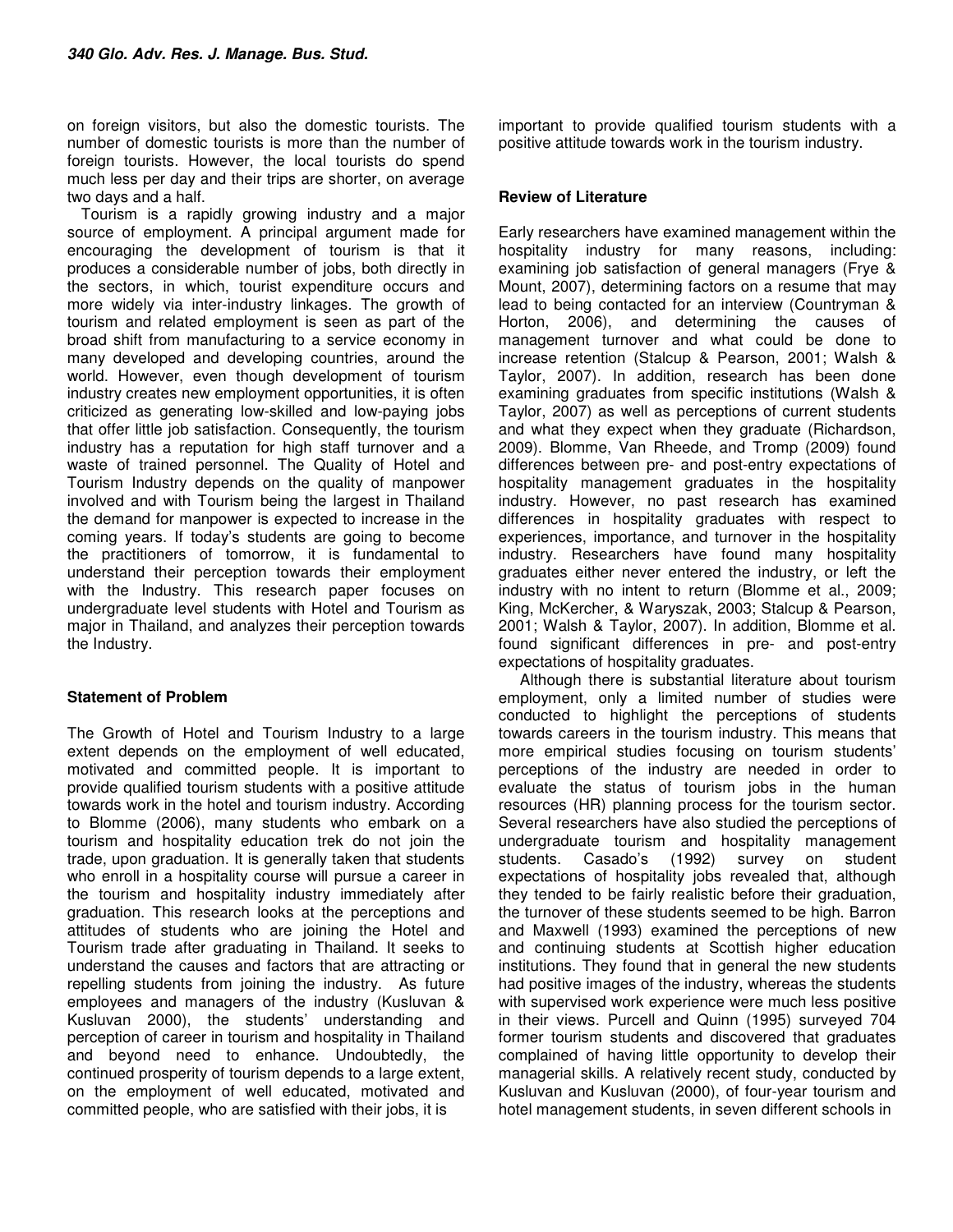

**Figure 1.** Number of Tourists' Arrival (in millions)

Turkey, reported negative perceptions towards different dimensions of working in tourism. Kozak and Kızılırmak (2001) carried out a similar survey among the undergraduate tourism students in three different vocational schools in Turkey. Like Barron and Maxwell, they too indicated that work experience as a trainee in the industry affected their perceptions in a negative way. In his comparative study of hospitality students' future perceptions at two different universities in the UK and in the Netherlands, Jenkins (2001) also showed that, as they progress in their degree, the students' perceptions of the industry tend to deteriorate Turkey, reported negative perceptions towards different dimensions of working in tourism. Kozak and Kızılırmak (2001) carried out a similar survey among the undergraduate tourism students in three different vocational scho

Studies completed on perceptions and attitudes of tourism as a career have widely reported that students perceive the industry as having poor wages, low stability, poor working hours and working conditions (Aksu & Köksal, 2005; Barron & Maxwell, 1993; Barron, et al., 2007; Chellen & Nunkoo, 2010; Kim, McCleary, & Kaufman, 2010; Kusluvan & Kusluvan, 2000; Richardson, 2008, 2009a; Richardson, 2010a, 2010b; Roney & Öztin, 2007). This also reflects the characteristics of the industry that were discussed previously. Students can be seen as the future face of the tourism and hospitality industry and therefore it is imperative to understand their employment intentions. Some evidence shows that students and graduates of tourism and hospitality progra or no intention of entering the industry upon graduation (King, McKercher, & Waryszak, 2003). King et al. (2003) found that approximately half of their Melbourne and Hong Kong tourism and hospitality graduate respondents never entered the industry or if they did, they left within a few years. This is an alarming statistic for the tourism and hospitality industry. Another study completed in the Netherlands and the UK found that a high percentage, over 70%, of students in their first year of st hospitality at a degree level would look for work in the In his comparative study of hospitality students' future<br>perceptions at two different universities in the UK and in<br>the Netherlands, Jenkins (2001) also showed that, as<br>they progress in their degree, the students' percepti or no intention of entering the industry upon graduation (King, McKercher, & Waryszak, 2003). King et al. (2003) found that approximately half of their Melbourne and Hong Kong tourism and hospitality graduate respondents n decreased to as low as 13% (Jenkins, 2001).

d negative perceptions towards different industry but as students progressed into their degree this out a similar survey among the Kim (2008), in his research, concluded that the count of totil to their survey among the Ki Kim (2008), in his research, concluded that the majority of the students wanted to work in the tourism industry after graduation. Richardson and Butler (2009) determined as a result of their study on career industry but as students progressed into their degree this decreased to as low as 13% (Jenkins, 2001).<br>
Kim (2008), in his research, concluded that the majority of the students wanted to work in the tourism<br>
industry after believe tourism would present significant opportunities with regard to their career in the future. Sibson (2011) determined that an interesting and fun job and a pleasant working environment had a positive effect on the career choice. Zengin (2011) determined in a study carried out for the students' career expectations that gender was an important factor in making career plans, females preferred to work in the human resources department more than males and males preferred security department more than females. Baltaci (2012) concluded in his field survey for measuring satisfaction from education that the students preferred tourism department unconsciously, senior students' concerns for the future increased, and their satisfaction from education decreased. According to the results of their study for measuring the opinions and career expectations of undergraduate students in tourism degrees, Korkmaz et al. (2012) indicated that students perceived working conditions in the sector as negative. However, the students would like to pursue a career in the sector. It is also characterized by a vast range of perceptions which include low wages, poor working conditions, unsocial working hours, high levels of staff turnover, a low skill base, seasonality and high mobility (see Barron, Maxwell, Broadbridge, & Ogden, 2007; Baum, 2006; Kusluvan & Kusluvan, 2000). These features result in fluctuations of employment for people and this in turn, calls into question why so many people put up with the unpredictability of employment (Shaw & believe tourism would present significant opportunities<br>with regard to their career in the future. Sibson (2011)<br>determined that an interesting and fun job and a pleasant<br>working environment had a positive effect on the ca the students would like to pursue a career in the<br>sector. It is also characterized by a vast range of<br>perceptions which include low wages, poor working<br>conditions, unsocial working hours, high levels of staff<br>turnover, a l (see Barron, Maxwell, Broadbridge, & Ogden,<br>Baum, 2006; Kusluvan & Kusluvan, 2000).<br>features result in fluctuations of employment for<br>and this in turn, calls into question why so many<br>put up with the unpredictability of em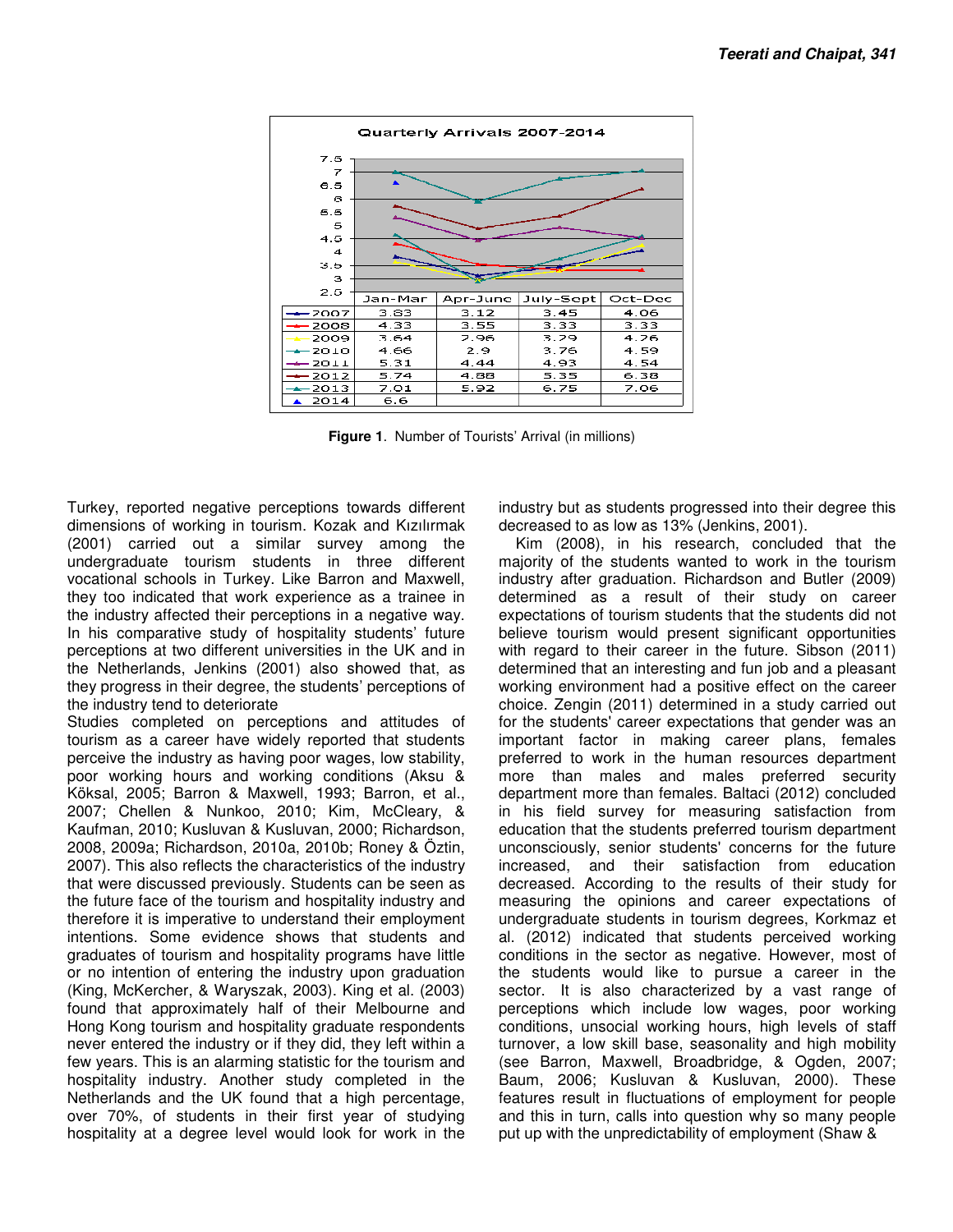

 **Figure 2.** The Conceptual Model

Williams, 2002). Such challenges for the industry are an<br>old phenomenon and date back over a century (Baum, old phenomenon and date back over a century (Bau 2006). With these issues still in existence today it is necessary to understand how tertiary education in tourism/hospitality impacts upon students perceptions.

 As current students are the next cohort of employees to enter the tourism/ hospitality industry it can be anticipated that perception changes may begin to emerge as a result of increased graduate numbers, and that they may be different to those who currently work in the industry that may be without formal tertiary qualifications. Yet, there is such a diversity of tourism and hospitality education providers and therefore, some suggestions have surfaced that the industry does not value a tertiary qualification (specifically a degree) and is unlikely to employ graduates, opting instead for employing people with experience instead (Ayres, 2006; Costley, 2011; Dale & Robinson, 2001; Harkison, Poulston, & Kim, 2011; Jameson & Holden, 2000; Liburd & Hjalager, 2010) 06). With these issues still in existence today it is<br>ressary to understand how tertiary education in<br>rism/hospitality impacts upon students perceptions.<br>As current students are the next cohort of employees<br>enter the touri that may be without formal tertiary qualifications.<br>The is such a diversity of tourism and hospitality<br>in providers and therefore, some suggestions<br>faced that the industry does not value a tertiary<br>ion (specifically a degr

 If hospitality graduates are entering the industry without an accurate understanding of the industry, this could be the cause of many leaving the hospitality industry. With hospitality management graduates not working in the hospitality industry, and instead working in other areas, it is important to determine where gaps exist so educators and practitioners can make a difference. A discrepancy between what employees expect and what they experience has been suggested as one of the reasons hospitality employees leave the industry (Blomme et al., 2 2009; Kusluvan & Kusluvan, 2000). Because turnover is high in the hospitality industry and retaining educated staff is becoming increasingly difficulty

importance and experiences of hospitality graduates is important, so educators and industry professionals can attempt to reduce the gap.

sp. 2002). Such challenges for the industry are an (Walsh & Taylor, 2007), determining the gap between say it understands can with these issues sull in existence today it is important, so educators and industry professiona Some research completed on students' perceptions of the tourism and hospitality industry reveals that some perceptions are not as bad as first assumed and that in some countries (Mauritius, Australia and Turkey) students are interested in entering the industry (Petrova & Mason, 2004). In Mauritius, Chellen and Nunkoo (2010) found that over 80% of respondents were pleased to have chosen to study tourism and that they would like to work in the industry, with 61% of respondents not planning on working in any other industry. Also a study on tourism undergraduate perceptions in Turkey found that approximately 65% of respondents the industry once they had graduated and surprisingly a higher percentage (76%) of respondents had work experience in the industry (Roney & Öztin, 2007). Australian school-leavers were also interested in entering the management aspect of the industry (58%), in particular those who family or friends had already employed in the industry (Ross employed in industry (Ross, 1992b). (Walsh & Taylor, 2007), determining the gap between<br>importance and experiences of hospitality graduates is<br>important, so educators and industry professionals can<br>attempt to reduce the gap.<br>Some research completed on studen the industry once they had graduated and surprisingly a<br>higher percentage (76%) of respondents had work<br>experience in the industry (Roney & Öztin, 2007).<br>Australian school-leavers were also interested in entering<br>the manag

 Previous studies have found that hospitality students are much less committed to the hospitality industry when they have more experience within the profession (Purcell and Quinn, 1996; Getz, 1994).Research has also shown that internship experience negatively affects the hospitality students' attitudes toward the industry and their intentions in terms of getting hospitality jobs (Waryszak, 1999). Zhang and Wu that most students of vocational hospitality and tourism Previous studies have found that hospitality students<br>are much less committed to the hospitality industry when<br>they have more experience within the profession (Purcell<br>and Quinn, 1996; Getz, 1994). Research has also shown<br>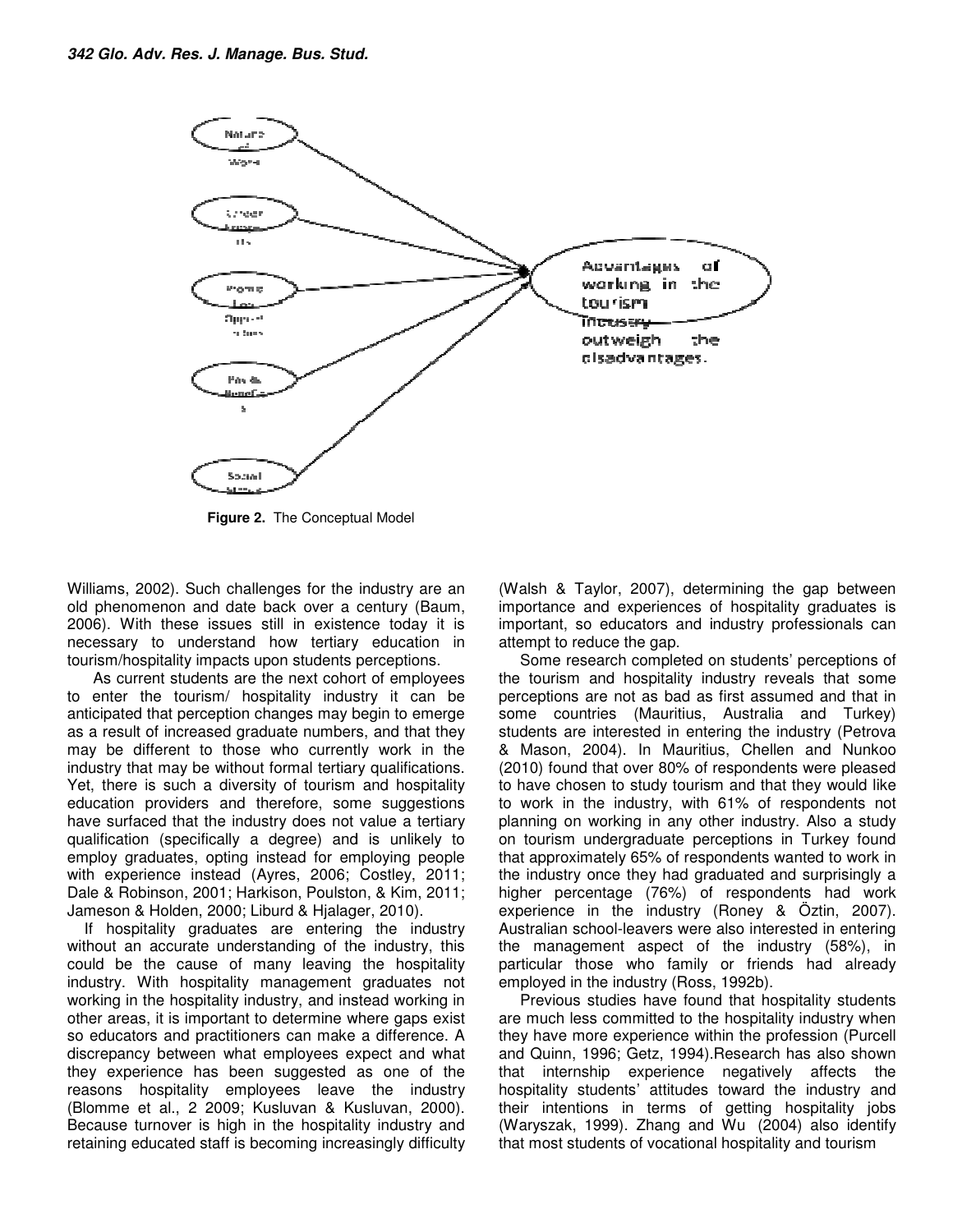| Model                      | R                 | R<br>Square | Adjusted R<br>Square | Std. Error of the<br>Estimate | <b>Change Statistics</b> |          |     |                 |                  |
|----------------------------|-------------------|-------------|----------------------|-------------------------------|--------------------------|----------|-----|-----------------|------------------|
|                            |                   |             |                      |                               | R Square<br>Change       | F Change | df1 | df <sub>2</sub> | Sig. F<br>Change |
| Nature of Work             | .834 <sup>a</sup> | .695        | .687                 | .42168                        | .695                     | 80.618   |     | 3 106           | .000             |
| Career Growth              | .930 <sup>a</sup> | .865        | .861                 | .28092                        | .865                     | 225.936  |     | 3106            | .000             |
| Social Status              | $.955^a$          | .913        | .910                 | .22594                        | .913                     | 368.565  |     | 3 106           | .000             |
| Pay Benefits               | .981 <sup>a</sup> | .962        | .961                 | ا14943.                       | .962                     | 888.034  |     | 3 106           | .000             |
| Promotion<br>Opportunities | $.975^{\text{a}}$ | .951        | .951                 | .16699                        | .951                     | 2110.214 |     | 108             | .000             |

 **Table 1.** Model Summary

colleges in China know very little about hotels and tourism before entering colleges and many of them experience a ''reality shock'' when they find out more about hospitality and tourism operations.

 Finally, the most recent survey, conducted by Aksu and Köksal (2005) at the Akdeniz University School of Tourism and Hotel Management in Antalya, investigated the main expectations of students from the tourism industry. The results indicated that generally they had low expectations. However, positive perceptions were found among respondents who had: chosen the school as one of their top three choices at the university entrance exam; chosen the school willingly; and carried out practical work experience outside of Turkey. This research seeks to fill the gap by enhancing the students' understanding and commitment towards tourism industry in Thailand based on theoretical framework of Chellen and Nunkoo (2010). The proposed model is shown in Figure-2 and focuses on the factors that have a direct bearing on the level of commitment toward the industry.

# **METHODOLOGY**

The research adopted descriptive research design. The graduate students from hotel and tourism are the target population for the study. Thus, the generation of population frame was derived from the list of colleges located in Thailand. The size of the population was estimated based on the number of colleges taken for the study; the 4 colleges chosen for the study are located at Bangkok. The colleges were chosen based on its reputation and existence in the education sector. From the estimated population (120), a sample frame had been effectively generated using random digit number table and simple random sampling method was adopted to select the samples of students in 4 different colleges. The sample frame for the study is the graduate students of hospitality and tourism (from the list) on the day, the researcher conducted interviews with them. The sample

size was estimated with the help of online sample size calculator specially designed for such kind of study (Rao software Sample Size Calculator, 2013). The margin of error is 5 percent (thump rule) (The margin of error is the amount of error can tolerate in a research). The confidence level is 95 percent (99%, 95%, 90% are the standards) (The confidence level is the amount of uncertainty can tolerate). The response distribution is 50 percent (what percent of expected the results from the question). Thus, the estimated sample size was 92. It was targeted to do interview schedule for a minimum of 92 and any number above the target yield better results

 The primary data were collected by interview with a structured questionnaire and secondary data from the statistical reports of Thailand, journals, magazines, published thesis, websites and books relevant to career perception of Graduate students towards hospitality education. Hypotheses on work related variables and perception were framed and tested in the study. The gathered data was statistically treated with tools Descriptive statistics, One-Way ANOVA, Correlation and Multiple Regression

# **ANALYSIS AND DISCUSSION**

It is inferred that in overall, female respondents were the majority i.e., 78.2% with a major proportionate of 53.5% and 35.5% from final year and third year respectively, among the sample. From the results it is inferred that only 3.6% of the respondents had previous qualification such as vocational or short term courses related to tourism and hospitality industry. The most important finding of the results is that, majority of the students i.e., 92.7% of the respondents chose tourism and hospitality willingly as their major field of study. It is also inferred from the results that 53.6% of the respondents had early practical experience in the field of tourism and hospitality industry, which mean they already knew about the industry and its working atmosphere and 46.4% of the responded did not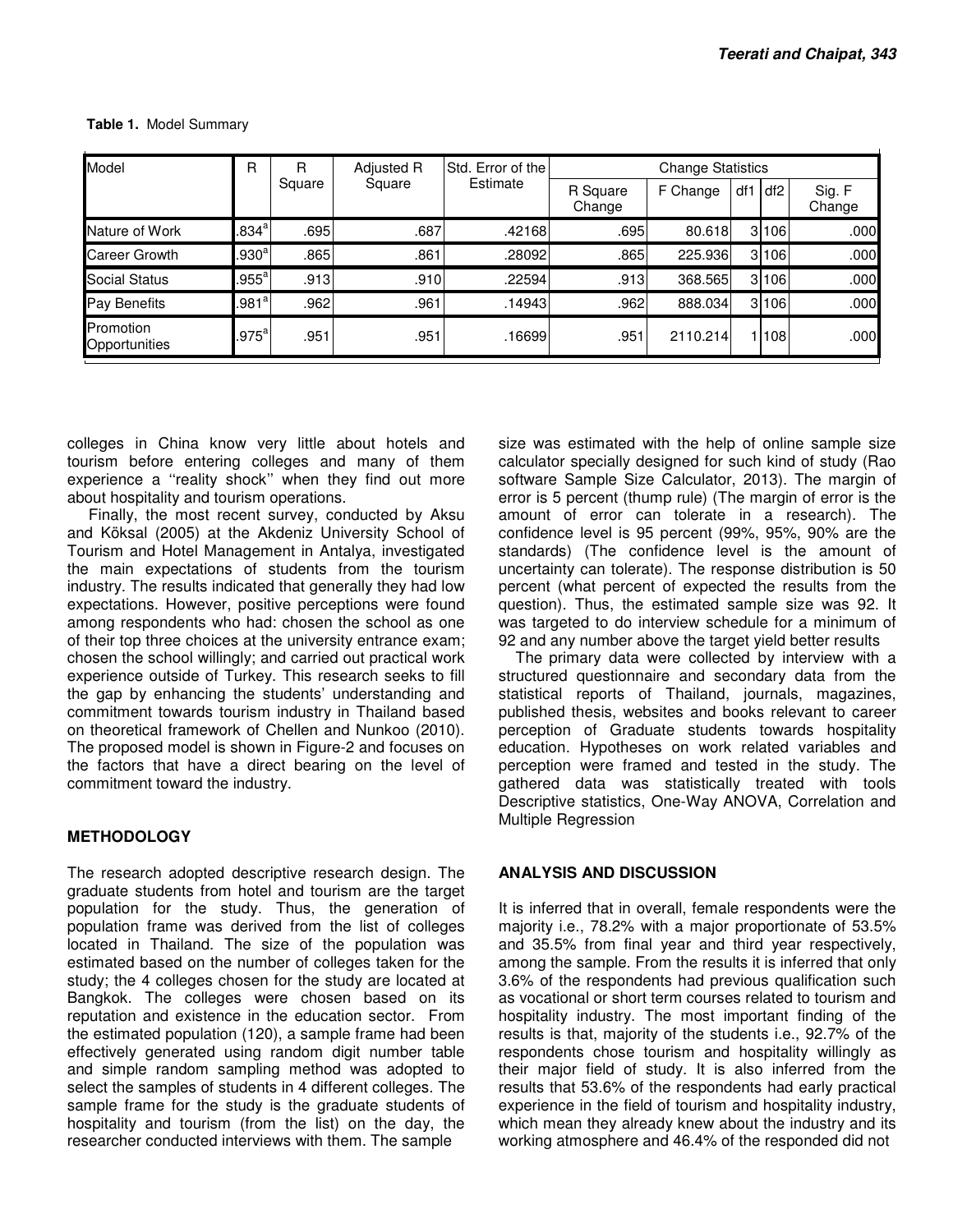have any practical experience or knowledge about tourism or hospitality industry. This research also explored the fact that most of the respondents i.e. 85.5% have either their friends or relatives working in the Industry.

 From the overall research, it is understood that only 70.9% of the respondents have their intention to work in tourism industry after graduation and 29.1% of them don't have the intention at all to work with tourism related industry. And, among the respondents who had an intention to work with the Industry, 51.8% have Accommodation industry as their choice of preference to enter and 9.1% are interested to work with food and beverage outlets. Among the remaining respondents, 2.7%, 1.8%, 2.7% & 2.7% answered Travel agency / tour operators, Air transportation, entertainment industry and other industry respectively, as their choice of entry after graduation.

 The results of One-Way ANOVA indicates that all the attributes related to nature of work, career growth, promotion opportunities, pay benefits and career growth are less than 0.05, except the attribute 'irregular working hours'. Hence, the hypothesis is rejected to accept that there is significant difference in students' perception towards career in hotel and tourism. But for the variable irregular working hours in tourism, it affects family life and meeting people by working in tourism is a pleasant experience; as far nature of work factor, it does not differ among the students. Students have same kind of perception towards these two variables and for other variables significant difference exists. The factor 'Nature of work' is not strongly associated with the variable "the advantages of working in tourism outweigh the disadvantages", but have positive relationship. And, all the other factors are better correlated with each other (Table-1).

 The results of regression analysis (table 1.1) performed based on enter method shows that all variables related to Nature of work (b=4.45; p<0.05) has significant and positive impact towards overall evaluation for working in tourism industry, except one variable, meeting new people by working in tourism is a pleasant experience, having negative impact on overall evaluation. The factors career growth (b=-.296; p>0.05); promotion opportunities  $(b=-.659; p<0.05)$ ; pay benefits  $(b=-.289;$  $p < 0.05$ ) and social status (b= $-0.689$ ;  $p < 0.05$ ), it is insignificant and have negative impact towards overall evaluation for working in tourism industry, whereas, the individual variables have positive impact on the overall evaluation. And, it is evident from the table that the model is fit with good R-Square and Adjusted R-Square Values.

 The point to ponder out here is that students' career perception towards all the factors related to hotel and tourism industry is highly positive except for one factor i.e. the nature of work, because nature of work has positive impact, but not has greater impact like other factors.

# **SUGGESTIONS AND CONCLUSION**

It is obviously noted that there is a difference between the level of students' career perception towards hotel and tourism industry. As earlier pointed out, the students have differences in the levels from strongly disagree to strongly agree. The colleges can promote hotel and tourism courses to eliminate the differences in the level of student' perception and can bring positive level of perception for investing their career in the industry. The Tourism Authority can emphasize the importance of tourism in the country. Also, the colleges can motivate students by building awareness about the tourism and hospitality related courses. Further, it is suggested that the Nature of Work doesn't correlate stronger, and its impact is low on the variable; the advantages of working in tourism industry outweigh the disadvantages. In future, the educational institutions can consider this factor, explain about the concept of work with leisure, fun and joy and counsel the students on the nature of work factor and turn it on to positive perception. The perception of students can be turned on to positive, from the  $1<sup>st</sup>$  year. And, extensive promotion of courses can be done by colleges with the support of government.

This research addresses the students' career perception towards hotel and tourism industry. It reveals the perception of students towards hotel and tourism industry and answers the queries like, what is the present level of students' career perception? Is there any difference in the level of perception of students towards various factors? Is there positive relationship among the factors related to students' career perception on hotel and tourism industry? Is there positive impact of all the factors related to career perception towards advantages of hotel and tourism industry? And, it provides information related to perception of students towards hotel and tourism industry. These findings would help Colleges, Universities and Tourism Authority in Thailand to design the course curriculum and job description to ensure job opportunities that fits and reflects positive perception of students' towards hotel and tourism industry in the future. Also, this will enhance the interest of students towards the field and make them positively perceive!

#### **REFERENCES**

- Frye WD and Mount DJ (2007). An examination of job satisfaction of hotel general managers based on hotel size and service type. Journal of Human Resources in Hospitality & Tourism, 6(2) 109- 134.
- Countryman CC and Horton B (2006). Qualities and characteristics club managers look for in entry level supervisors. International Journal of Hospitality and Tourism Administration, 7(2/3).
- Stalcup LD and Pearson TA (2001). A model of the causes of management turnover in hotels. Journal of Hospitality & Tourism Research, 25, 17-30.
- Walsh K, & Taylor MS (2007). Developing in-house careers and retaining management talent. Cornell Hotel & Restaurant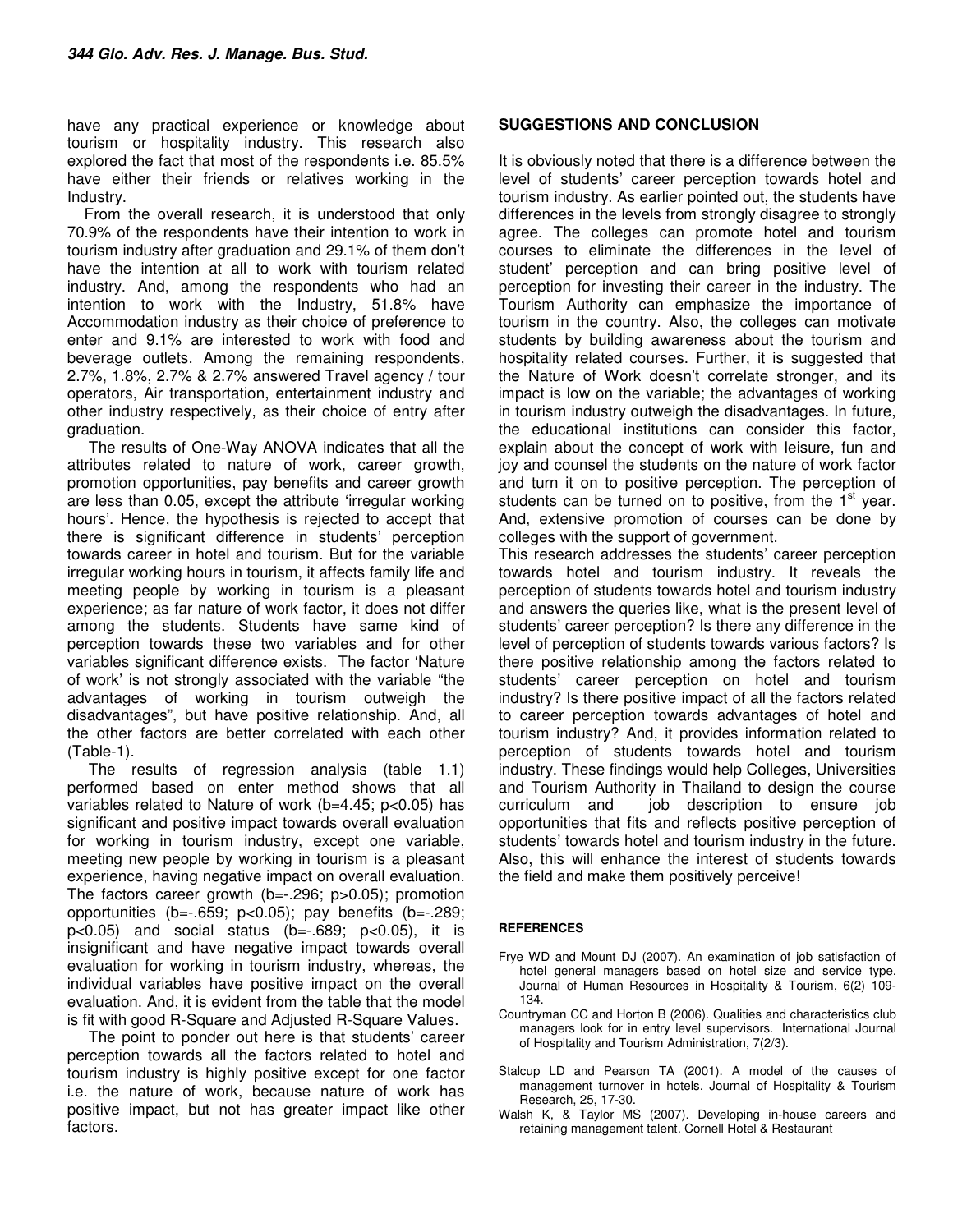- Richardson S (2009). Undergraduates' perceptions of tourism and hospitality as a careerchoice. International Journal of Hospitality Management, 28, 382-388.
- Blomme R, Van Rheede A, Tromp D (2009). The hospitality industry: An attractive employer? An exploration of students' and industry workers' perceptions of hospitality as a career field. Journal of Hospitality & Tourism Education, 21(2), 6-14.
- King B, McKercher B, & Waryszak R (2003). A comparative study of hospitality and tourism graduates in Australia and Hong Kong. International Journal of Tourism Research, 5, 409-420.
- Ayres H (2006). Education and opportunity as influences on career development: Findings from a preliminary study in Eastern Australian tourism. Journal of Hospitality, Leisure, Sport and Tourism Education, 5(1), 28.
- Costley W (2011). Innovations in Masters Degrees. Paper presented at the The-ICE International Panel of Experts Forum, Taylors University, Malaysia.
- Dale C, & Robinson N (2001). The theming of tourism education: a three-domain approach. International Journal of Contemporary Hospitality Management, 13(1), 30-35.
- Harkison T, Poulston J, & Kim JHG (2011). Hospitality graduates and managers: the big divide. International Journal of Contemporary Hospitality Management, 23(3), 377-392.
- Jameson SM, & Holden R (2000). "Graduateness"–who cares? Graduate identity in small hospitality firms. Education+ Training, 42(4/5), 264-271.
- Liburd J, & Hjalager AM (2010). Changing Approaches Towards Open Education, Innovation and Research in Tourism. [Article]. Journal of Hospitality & Tourism Management, 17(1), 12-20. doi: 10.1375/jhtm.17.1.12
- Kusluvan S, & Kusluvan Z (2000). Perceptions and attitudes of undergraduate tourism students towards working in the tourism industry in Turkey. Tourism Management, 21(3), 251-269.
- Walsh K, & Taylor MS (2007). Developing in-house careers and retaining management talent. Cornell Hotel & Restaurant Administration Quarterly, 48, 163-182
- Blomme RJ (2006). Eindrapportage Associate Degree. The Hague: The Hotelschool The Hague.
- Chellen H, & Nunkoo R (2010). Understanding Students' Commitment to Employment in the Tourism and Hospitality Industry. Paper presented at the International Research Symposium in Service Management, Mauritius.
- http://www.thaiwebsites.com/tourism.asp
- Amoah VA, & Baum T (1997). Tourism education: policy versus practice. International Journal of Contemporary Hospitality Management, 9(1), 5 - 12.
- Swarbrooke J (1995). The Management and Development of Visitor Attractions. Oxford: Butterworth-Heinemann.
- Casado MA (1992). Student expectations of hospitality jobs. Cornell Hotel and Restaurant Administration Quarterly, 33(4), 80-82.
- Barron P, & Maxwell G (1993). Hospitality management students' image of the hospitality industry. International Journal of Contemporary Hospitality Management, 5(5), 5-8.
- Purcell K, & Quinn J (1996). Exploring the education-employment equation in hospitality management: a comparison of graduates and HNDs. International Journal of Hospitality Management, 15(1), 51- 68.
- Kozak and Kizilirmak (2001). Career perceptions of unndergrduate students, A case study in Turkey, Journal of Hospitality, Leisure, Sport and Tourism Education 6(1), 4 -17.
- Jenkins AK (2001). Making a career of it? Hospitality students' future perspectives: an AngloDutch study, International Journal of Contemporary Hospitality Management, 13(1), 13-20.
- Aksu AA & Köksal CD (2005). Perceptions and attitudes of tourism students in Turkey. [Article]. International Journal of Contemporary Hospitality Management, 17(5), 436-447. doi: 10.1108/09596110510604869
- Barron P, Maxwell G, Broadbridge A, Ogden S (2007). Careers in hospitality management: Generation Y's experiences and perceptions. Journal of Hospitality and Tourism Management, 14(2), 119-128.
- Kim B, McCleary KW, Kaufman T (2010). The New Generation in the Industry: Hospitality/Tourism Students' Career Preferences, Sources of Influence and Career Choice Factors. [Article]. Journal of Hospitality & Tourism Education, 22(3), 5-11.
- Richards J (2011). Which Master do we Serve. Paper presented at the 5th The-ICE international panel of experts forum 2011, Taylor's Unviersity, Malaysia.
- Richardson S (2008). Undergraduate Tourism and Hospitality Students Attitudes Toward a Career in the Industry: A Preliminary Investigation. [Article]. Journal of Teaching in Travel & Tourism, 8(1), 23-46. doi: 10.1080/15313220802410112
- Richardson S (2009a). Undergraduates' perceptions of tourism and hospitality as a career choice. International Journal of Hospitality Management, 28(3), 382-388.
- Richardson S (2009b). Used and Unappreciated: Exploring the role work experience plays in shaping undergraduate tourism and hospitality students' attitude towards a career in the industry. Doctor of Philosophy PhD, Griffith University. 139
- Richardson S (2010a). Tourism and Hospitality Students' Perceptions of a Career in the Industry: A Comparison of Domestic (Australian) Students and International Students Studying in Australia. Journal of Hospitality and Tourism Management, 17(1), 1-11.
- Richardson S (2010b). Understanding Generation Y's Attitudes Towards a Career in the Industry. In P. Benckendorff, G. Moscardo & D. Pendergast (Eds.), Tourism and Generation Y (pp. 131-142). Oxfordshire: CABI Publishing.
- Richardson S (2011, 23 November). [Tourism and Hospitality student perceptions].
- Roney SA, & Öztin P (2007). Career perceptions of undergraduate tourism students: a case study in Turkey. Journal of Hospitality, Leisure, Sports and Tourism Education, 6.
- Jenkins AK (2001). Making a career of it? Hospitality students' future perspectives: an Anglo-Dutch study. International Journal of Contemporary Hospitality Management, 13(1), 13-20.
- Kim JH (2008). Career expectations and requirements of undergraduate hospitality students and the hospitality industry: An analysis of differences (A Thesis Submitted to AUT University in Partial Fulfilment of The Requirements For The Degree of Master of International Hospitality Management), pp.90-96.
- Richardson S, Butler G (2009). Attitudes of malaysian tourism and hospitality students' towards a career in the industry, Asia Pacific Journal of Tourism Research, Vol. 17, No. 3, 262-276.
- Sibson R (2011). Career choice perceptions of undergraduate event, sport and recreation management students: An Australian case study, Journal of Hospitality, Leisure, Sport and Tourism Education,  $10(2)$ ,  $50 - 60$
- Zengin B, Şen B,Taşar O (2011). Marmara bölgesinde turizm lisans öğrencilerinin konaklama sektöründe cinsiyete göre kariyer düşünceleriyle ilgili bir araştırma, International Conference On EurasianEconomies.
- Baltacı F, Üngören E. ve diğerleri (2012). Turizm eğitimi alan öğrencilerin eğitim memnuniyetlerinin vegeleceğe yönelik bakış açıların belirlemesine yönelik bir araştırma Uluslararası Alanya İşletme Fakültesi Dergisi, C:4, S:1, s.17-25
- Shaw G, & Williams AM (2002). Critical issues in tourism: a geographical perspective (2nd ed.). Oxford, UK: Cambridge, Mass.: Blackwell Publishers.
- Szivas E, & Riley M (2002). Labour Mobility and tourism in the post 1989 tranisition in Hungary. In C. M. Hall & A. M. Williams (Eds.), Tourism and Migration: New Relationships between Production and Consumption (pp. 53- 72). Norwell: Kluwer Academic Publishers.
- Lyons K (2010). Room to Move? The challenges of career mobility for tourism education. [Article]. Journal of Hospitality & Tourism Education, 22(2), 51-55.
- Cronin J (1990). Meeting the Needs of Industry. Paper presented at the National Tourism Education Conference, Australia. Cunningham, J. (2011). [Masters Research Questionnnaire].
- Hjalager AM (2003). Global tourism careers? Opportunities and dilemmas facing higher education in tourism. Journal of Hospitality, Leisure, Sport and Tourism Education, 2(2), 26-38.
- Lakin A (2005). Careers and Employment. In D. Airey & J. Tribe (Eds.), An International Handbook of Tourism Education (pp. 437-450).